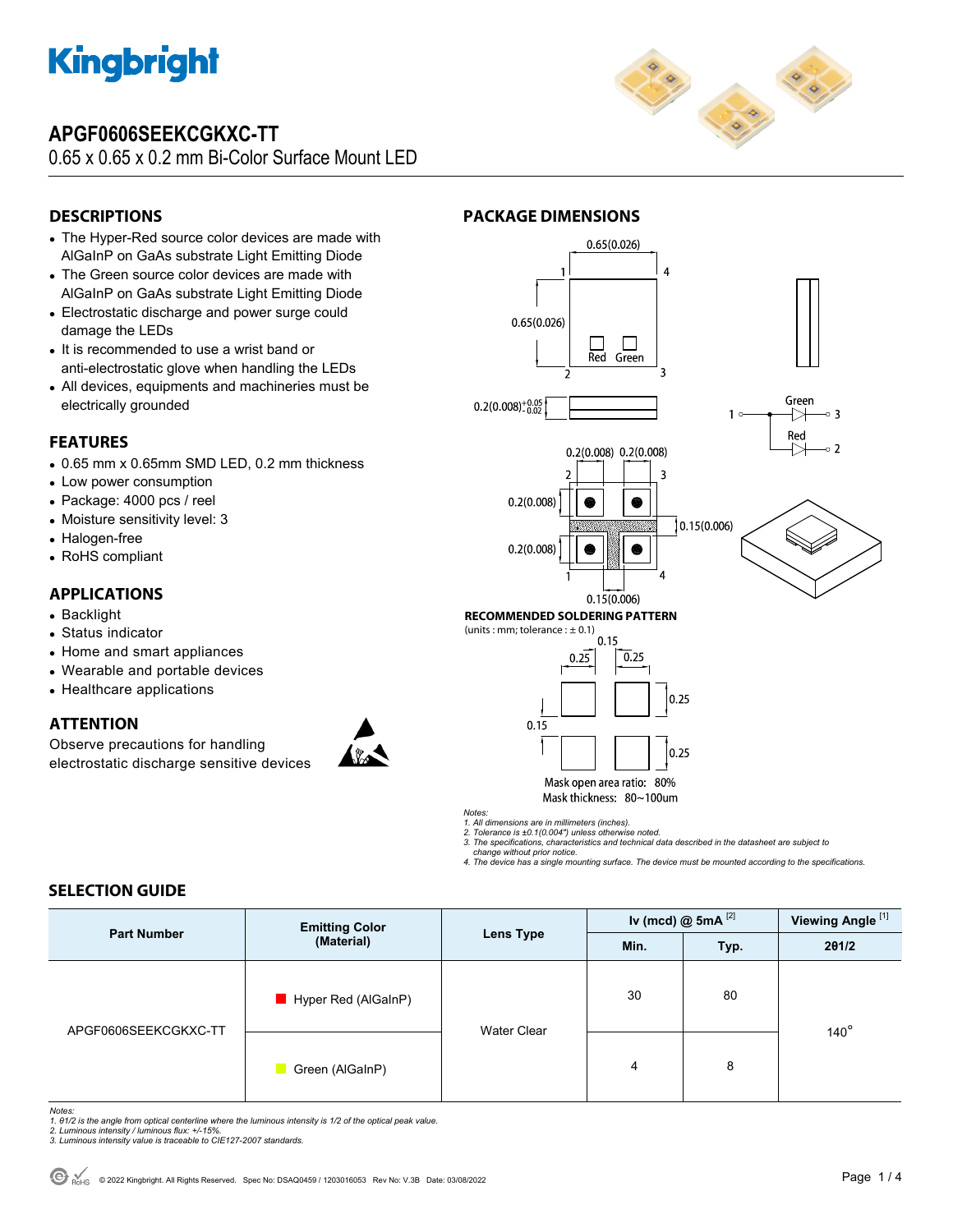### **ELECTRICAL / OPTICAL CHARACTERISTICS at T<sub>A</sub>=25°C**

| <b>Parameter</b>                                   | Symbol                     |                           | Value                    |                          |      |
|----------------------------------------------------|----------------------------|---------------------------|--------------------------|--------------------------|------|
|                                                    |                            | <b>Emitting Color</b>     | Typ.                     | Max.                     | Unit |
| Wavelength at Peak Emission $I_F = 5mA$            | $\Lambda_{\rm peak}$       | <b>Hyper Red</b><br>Green | 632<br>572               | $\overline{\phantom{a}}$ | nm   |
| Dominant Wavelength $I_F = 5mA$                    | $\lambda_{\text{dom}}$ [1] | Hyper Red<br>Green        | 624<br>571               | $\overline{\phantom{0}}$ | nm   |
| Spectral Bandwidth at 50% Φ REL MAX<br>$I_F = 5mA$ | Δλ                         | <b>Hyper Red</b><br>Green | 20<br>20                 | $\overline{\phantom{a}}$ | nm   |
| Capacitance                                        | C                          | Hyper Red<br>Green        | 25<br>15                 |                          | pF   |
| Forward Voltage $I_F$ = 5mA                        | $V_F$ <sup>[2]</sup>       | Hyper Red<br>Green        | 1.95<br>1.92             | 2.3<br>2.3               | v    |
| Reverse Current ( $V_R$ = 5V)                      | l <sub>R</sub>             | <b>Hyper Red</b><br>Green | $\overline{\phantom{0}}$ | 10<br>10                 | μA   |

*Notes:* 

1. The dominant wavelength (λd) above is the setup value of the sorting machine. (Tolerance λd: ±1nm. )<br>2. Forward voltage: ±0.1V.<br>3. Wavelength value is traceable to CIE127-2007 standards.<br>4. Excess driving current and /

## **ABSOLUTE MAXIMUM RATINGS at T<sub>A</sub>=25°C**

|                                         | Symbol                     | Value            |             |             |
|-----------------------------------------|----------------------------|------------------|-------------|-------------|
| <b>Parameter</b>                        |                            | <b>Hyper Red</b> | Green       | <b>Unit</b> |
| Power Dissipation                       | $P_D$ <sup>[1]</sup>       | 35               |             | mW          |
| Reverse Voltage                         | $V_R$                      | 5                | 5           | $\vee$      |
| Junction Temperature                    | $T_{\rm j}$                | 115              | 115         | $^{\circ}C$ |
| <b>Operating Temperature</b>            | $T_{op}$<br>$-40$ to $+85$ |                  |             | $^{\circ}C$ |
| Storage Temperature                     | $T_{\text{stg}}$           | $-40$ to $+100$  | $^{\circ}C$ |             |
| DC Forward Current                      | $I_F$ <sup>[2]</sup>       | 10               | 10          | mA          |
| <b>Peak Forward Current</b>             | $I_{FM}$ <sup>[3]</sup>    | 50               | 50          | mA          |
| Electrostatic Discharge Threshold (HBM) | $\overline{\phantom{a}}$   | 3000             | 3000        | $\vee$      |

*Notes:* 

1. Within 35mW when multiple chips are lightened<br>2. The maximum ratings are valid for the case of lighting a single chip<br>- When two chips are lit at the same time, each chip should be driven at a current lower than 50% of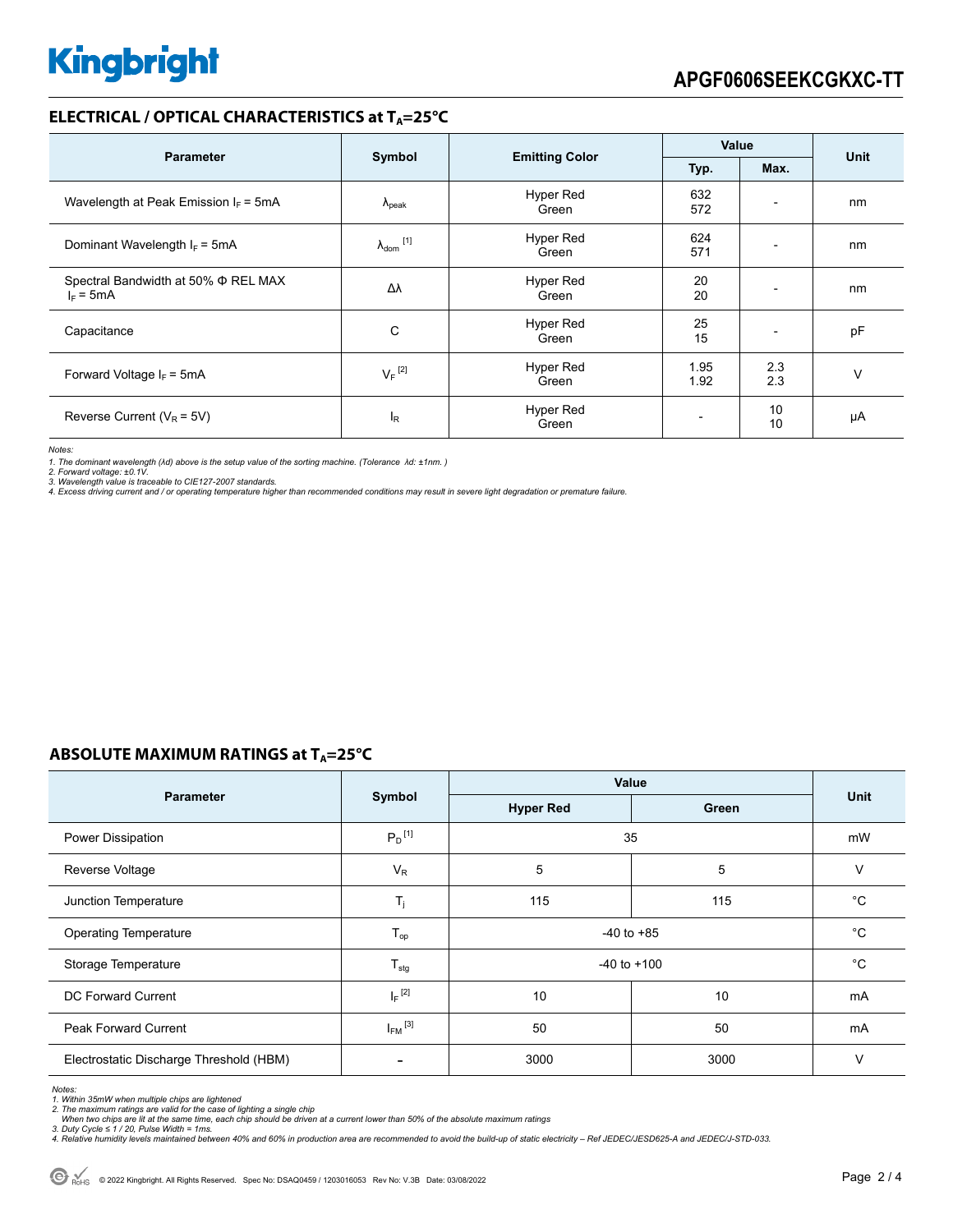# **Kingbright**

# **APGF0606SEEKCGKXC-TT**

## **TECHNICAL DATA**



### **SPATIAL DISTRIBUTION**